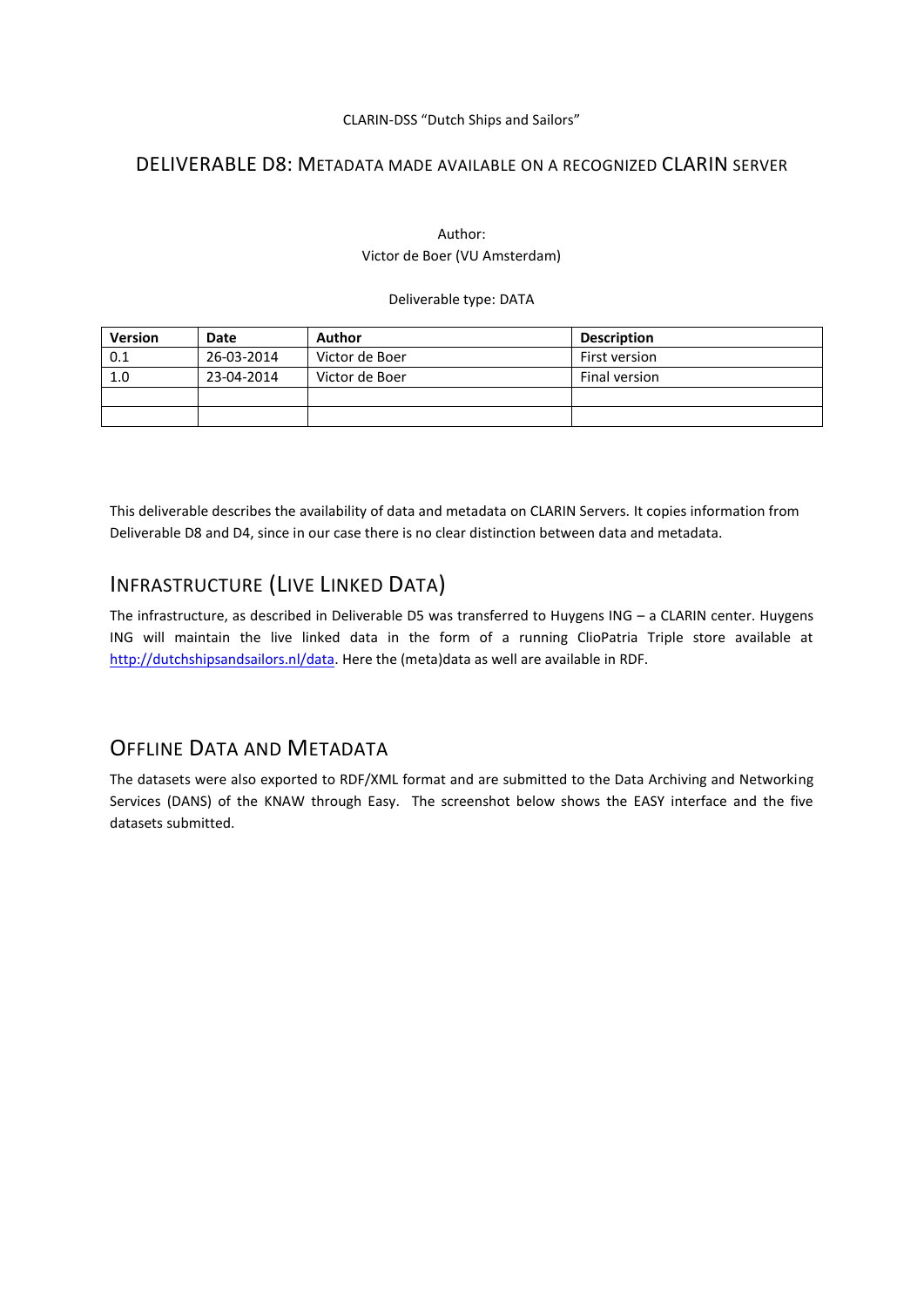| ITAN<br>Home   Browse   Advanced search                                                                                                                                                                                                                                                                                                   |                                                                                        | V. de Boer $\overline{O}$                            |
|-------------------------------------------------------------------------------------------------------------------------------------------------------------------------------------------------------------------------------------------------------------------------------------------------------------------------------------------|----------------------------------------------------------------------------------------|------------------------------------------------------|
| <b>Search</b>                                                                                                                                                                                                                                                                                                                             | $\sqrt{2}$                                                                             | My datasets<br><b>New deposit</b>                    |
| <b>My deposited datasets</b>                                                                                                                                                                                                                                                                                                              |                                                                                        |                                                      |
| Your datasets are shown here with their status:                                                                                                                                                                                                                                                                                           |                                                                                        |                                                      |
| . Drafts: datasets you have entered, but have not submitted yet.<br>. Submitted: datasets you have submitted, but which DANS has not published in EASY yet.<br>. Published: datasets which have been published in EASY.<br>. Maintenance: datasets which have been published in EASY, but are not visible temporarily due to maintenance. |                                                                                        |                                                      |
| 5 results. Sort by: Title   Creator   Date created   Access   Date submitted                                                                                                                                                                                                                                                              |                                                                                        |                                                      |
| Generale Zeemonsterrollen VOC als RDF (Dutch Ships and Sailors)<br>de Boer, Dr. V. (VU University Amsterdam)<br>$(2014 - 04 - 19)$<br>Status: submitted 2014-05-23                                                                                                                                                                        | <b>Audience: Modern history</b><br><b>Access: Open</b><br><b>Submitted: 2014-05-23</b> | Refine 2<br><b>Search</b>                            |
| VOC Opvarenden als RDF (Dutch Ships and Sailors)<br>de Boer, Dr. V. (VU University Amsterdam)<br>$(2014 - 04 - 19)$<br>Status: submitted 2014-05-23                                                                                                                                                                                       | <b>Audience: Modern history</b><br>Access: Open<br><b>Submitted: 2014-05-23</b>        | Advanced search                                      |
| Noordelijke Monsterrollen Database as RDF (Dutch Ships and Sailors)<br>de Boer, Dr. V. (VU University Amsterdam), Leinenga, Dr. J.<br>$(2014 - 04 - 24)$<br>Status: submitted 2014-05-23                                                                                                                                                  | <b>Audience: Modern history</b><br>Access: Open<br>Submitted: 2014-05-23               | <b>Audience</b><br>Humanities (5)<br><b>Access</b>   |
| Dutch Ships and Sailors interoperability layer as RDF (Dutch Ships and Sailors)<br>de Boer, Dr. V. (VU University Amsterdam)<br>$(2014 - 04 - 23)$<br>Status: submitted 2014-05-23                                                                                                                                                        | <b>Audience: Modern history</b><br>Access: Open<br><b>Submitted: 2014-05-23</b>        | $\bullet$ Open (5)<br><b>Status</b><br>Submitted (5) |
| <b>Dutch Asiatic Shipping as RDF (Dutch Ships and Sailors)</b><br>de Boer, Dr. V. (VU University Amsterdam)<br>$(2014 - 04 - 19)$<br>Status: submitted 2014-05-23                                                                                                                                                                         | <b>Audience: Modern history</b><br>Access: Open<br><b>Submitted: 2014-05-23</b>        |                                                      |
| Using EASY   Contact   Disclaimer@  Legal information   Property rights statement   Data Seal of Approval for EASY                                                                                                                                                                                                                        |                                                                                        | Version: 2.8<br>Build date: 2014-03-05 11:18         |

The datasets consist of the individual named graphs in RDF XML format as described in Deliverable D3 and D10 and the CMDI metadata as described in Deliverable D4. The Easy dataset identifiers are listed below.

| <b>DAS</b> | $urn: nbn: n1: u1: 13 - az7h-zh$ | https://easy.dans.knaw.nl/ui/datasets/id/easy-dataset:57620                                 |
|------------|----------------------------------|---------------------------------------------------------------------------------------------|
| <b>DSS</b> |                                  | urn:nbn:nl:ui:13-korn-zi https://easy.dans.knaw.nl/ui/datasets/id/easy-dataset:57622        |
| <b>MDB</b> |                                  | urn:nbn:nl:ui:13-czhm-ug https://easy.dans.knaw.nl/ui/datasets/id/easy-dataset:57617        |
|            |                                  | VOCOPV urn:nbn:nl:ui:13-gupf-pd https://easy.dans.knaw.nl/ui/datasets/id/easy-dataset:57623 |
|            |                                  | GZMVOC urn:nbn:nl:ui:13-xms7-0y https://easy.dans.knaw.nl/ui/datasets/id/easy-dataset:57621 |

This deliverable describes the CMDI metadata of the resources.

### CMDI PROFILE AND MAPPING TO ISOCAT

The CMDI profile was created for this project with the identifier *clarin.eu:cr1:p\_1396012485132*. We reuse DC terms components and introduce two new datacategories (Linked\_Data\_Set and Named\_Graph). These two new categories are linked to two new ISOCAT categories (<http://www.isocat.org/datcat/DC-6561> and <http://www.isocat.org/datcat/DC-6568>). (see screenshot). The xsd for the profile is found at [http://catalog.clarin.eu/ds/ComponentRegistry/rest/registry/profiles/clarin.eu:cr1:p\\_1396012485132/xsd](http://catalog.clarin.eu/ds/ComponentRegistry/rest/registry/profiles/clarin.eu:cr1:p_1396012485132/xsd)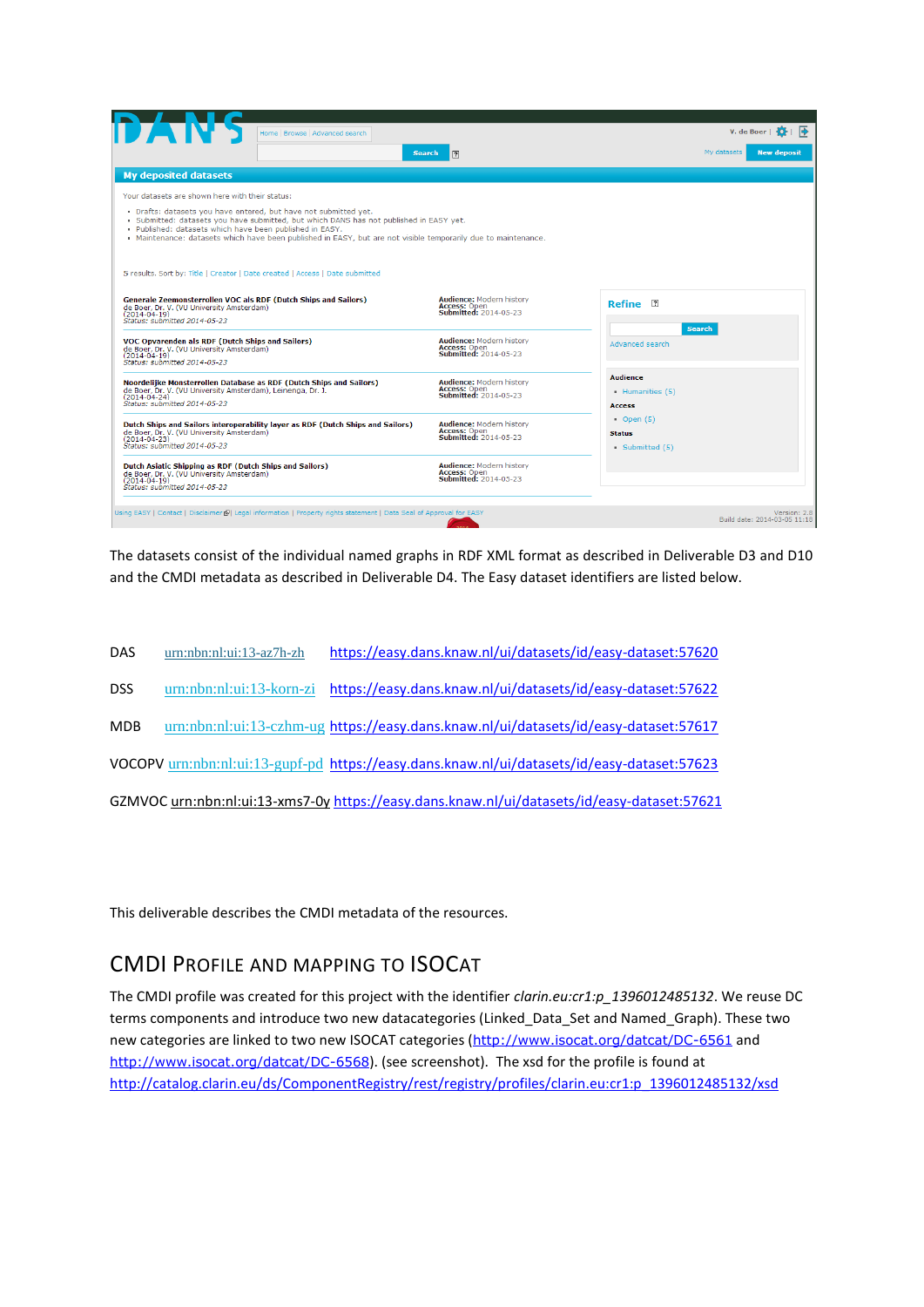| <i><b>SOcat</b></i>                     |                                                                             |                                      |                 |         |                                                           |                       |      |                                                                                                                         | Welcome Victor de Boer |
|-----------------------------------------|-----------------------------------------------------------------------------|--------------------------------------|-----------------|---------|-----------------------------------------------------------|-----------------------|------|-------------------------------------------------------------------------------------------------------------------------|------------------------|
| R<br>唿<br>曲<br>name                     | $\qquad \qquad \qquad \qquad \qquad \qquad \qquad$<br>$\mathbb{E}$ 20<br>E. | GE                                   |                 |         | <b>Private Data Categories</b>                            |                       |      |                                                                                                                         | $\sqrt{10}$            |
| Int My Workspace                        | $\bullet$<br>Name                                                           |                                      |                 |         | * Version Administration st Registration stati Check Type |                       |      | Owned by                                                                                                                | Scope                  |
| <b>B</b> Private                        | 6561 Linked Data Set                                                        |                                      | 1:0             | private | private                                                   | C)                    | open | de Boer, Victor                                                                                                         | private                |
| CLARIN-DSS                              | 6568 Named Graph                                                            |                                      | 1:0             | private | private                                                   | 61                    | open | de Boer, Victor                                                                                                         | private                |
| Shared                                  |                                                                             |                                      |                 |         |                                                           |                       |      |                                                                                                                         |                        |
| <b>El (A)</b> Public                    |                                                                             |                                      |                 |         |                                                           |                       |      |                                                                                                                         |                        |
| <b>El Thematic Views</b>                |                                                                             |                                      |                 |         |                                                           |                       |      |                                                                                                                         |                        |
| Athens Core<br>Œ                        | A<br>$\circledcirc$<br>展<br>4                                               | $\frac{90}{20}$ -<br>凰<br>$\bullet$  | $\circ$ $\circ$ |         |                                                           | Linked Data Set - 1:0 |      |                                                                                                                         |                        |
| <b>B</b> co BAS isocat group            |                                                                             |                                      |                 |         |                                                           |                       |      |                                                                                                                         |                        |
| <b>EL AB</b> CGN-STTS                   | PID                                                                         | http://www.isocat.org/datcat/DC-6561 |                 |         |                                                           |                       |      |                                                                                                                         |                        |
| ⊞ дВ сксс                               | Type<br>Owner                                                               | complex/open                         |                 |         |                                                           |                       |      |                                                                                                                         |                        |
| <b>EL OB</b> CLARIN                     | Scope                                                                       | de Boer, Victor<br>private           |                 |         |                                                           |                       |      |                                                                                                                         |                        |
| A<br>2012091914384360 DCIF import       |                                                                             |                                      |                 |         |                                                           |                       |      |                                                                                                                         |                        |
| A<br>2012091917330138 DCIF import       |                                                                             |                                      |                 |         | 1. Administration Information Section                     |                       |      |                                                                                                                         |                        |
| A<br>2012092009335901 DCIF import       | [+] 1.1. Administration Record                                              |                                      |                 |         |                                                           |                       |      |                                                                                                                         |                        |
| ଈ<br>CGN                                |                                                                             |                                      |                 |         |                                                           |                       |      |                                                                                                                         |                        |
| E CLARIN-NL/VL                          |                                                                             |                                      |                 |         | <b>2. Description Section</b>                             |                       |      |                                                                                                                         |                        |
| <b>El de</b> Edisyn                     |                                                                             |                                      |                 |         |                                                           |                       |      |                                                                                                                         |                        |
| <b>El de</b> GilAndDan                  | Profile<br><b>2.1 Data Element Name Section</b>                             | Terminology                          |                 |         |                                                           |                       |      |                                                                                                                         |                        |
| GilAndSueEllen                          | Data Element Name                                                           | Linked data set                      |                 |         |                                                           |                       |      |                                                                                                                         |                        |
| $\mathbf{B}$ of $\mathbf{B}$ GOLD       | Source                                                                      |                                      |                 |         |                                                           |                       |      |                                                                                                                         |                        |
| <b>EL AB IPROSLA (CLARIN-NL Call 2)</b> | [-] 2.2 English Language Section                                            |                                      |                 |         |                                                           |                       |      |                                                                                                                         |                        |
| <b>El de KSU PhD Students</b>           | Language                                                                    | English (en)                         |                 |         |                                                           |                       |      |                                                                                                                         |                        |
| <b>EL ON MAF_Group</b>                  | 2.2.1 Name Section                                                          |                                      |                 |         |                                                           |                       |      |                                                                                                                         |                        |
| <b>El de</b> MultimodalCorporaGroup     | Name                                                                        | <b>Linked Data Set</b>               |                 |         |                                                           |                       |      |                                                                                                                         |                        |
| <b>EL OR</b> NKJP                       | <b>Name Status</b><br>2.2.2 Definition Section                              | preferred name                       |                 |         |                                                           |                       |      |                                                                                                                         |                        |
| <b>EL OB RELISH</b>                     | Definition                                                                  |                                      |                 |         |                                                           |                       |      | A Linked Dataset (being one or more RDF files) It can be serialized as RDF/XML, Turtle or any other W3C admitted format |                        |
| <b>EL AB STO-LMF</b>                    | Source                                                                      |                                      |                 |         |                                                           |                       |      |                                                                                                                         |                        |
| ⊞ d <sup>8</sup> st⊤s                   |                                                                             |                                      |                 |         |                                                           |                       |      |                                                                                                                         |                        |
| <b>EL AB TBX-Basic</b>                  |                                                                             |                                      |                 |         | <b>3. Conceptual Domain</b>                               |                       |      |                                                                                                                         |                        |
| <b>EL AB TBX-DCS</b>                    | Data Type                                                                   | anyURI                               |                 |         |                                                           |                       |      |                                                                                                                         |                        |
| <b>El de</b> TEi Header (2.1.0)         |                                                                             |                                      |                 |         |                                                           |                       |      |                                                                                                                         |                        |
|                                         |                                                                             |                                      |                 |         |                                                           |                       |      |                                                                                                                         |                        |
| <b>El de</b> Twente News Corpus         |                                                                             |                                      |                 |         |                                                           |                       |      |                                                                                                                         |                        |
| <b>EL AB Uby</b>                        |                                                                             |                                      |                 |         |                                                           |                       |      |                                                                                                                         |                        |
|                                         |                                                                             |                                      |                 |         |                                                           |                       |      |                                                                                                                         |                        |
|                                         |                                                                             |                                      |                 |         |                                                           |                       |      |                                                                                                                         |                        |

# CMDI FILES

For the four datasets and the DSS schema, a total of five CMDI metadata files were created, in accordance with CLARIN standards. Since our RDF data contains only metadata, the CMDI files are in a sense 'meta-metadata'. They list the individual named graphs that make up a dataset. We furthermore use DC-terms data categories. The CMDI files are found at<https://github.com/biktorrr/dss/tree/master/cmdi%20isocat>

An example of a CMDI file (for Noordelijke Monsterrollen) is found below.

```
<CMD xmlns="http://www.clarin.eu/cmd/" xmlns:xsi="http://www.w3.org/2001/XMLSchema-instance" 
CMDVersion="1.1" xsi:schemaLocation="http://www.clarin.eu/cmd/ 
http://catalog.clarin.eu/ds/ComponentRegistry/rest/registry/profiles/clarin.eu:cr1:p_1396012485132/xsd">
<Header>
        <MdCreator>V. de Boer</MdCreator>
        <MdCreationDate>2014-04-20</MdCreationDate>
        <MdSelfLink/>
        <MdProfile>clarin.eu:cr1:p_1396012485132</MdProfile>
        <MdCollectionDisplayName/>
</Header>
<Resources>
        <ResourceProxyList>
                <ResourceProxy id="mdb_data">
                        <ResourceType mimetype="application/xml">Resource</ResourceType>
                        <ResourceRef>${easy-dataset}/dss/mdb_data.ttl.gz.xml</ResourceRef>
                </ResourceProxy>
                <ResourceProxy id="mdb_thes_generated">
                        <ResourceType mimetype="application/xml">Resource</ResourceType>
                        <ResourceRef>${easy-dataset}/dss/mdb_thes_generated.ttl.xml</ResourceRef>
                </ResourceProxy>
                <ResourceProxy id="mdb_schema">
                        <ResourceType mimetype="application/xml">Resource</ResourceType>
                        <ResourceRef>${easy-dataset}/dss/mdb_schema.ttl.xml</ResourceRef>
                </ResourceProxy>
```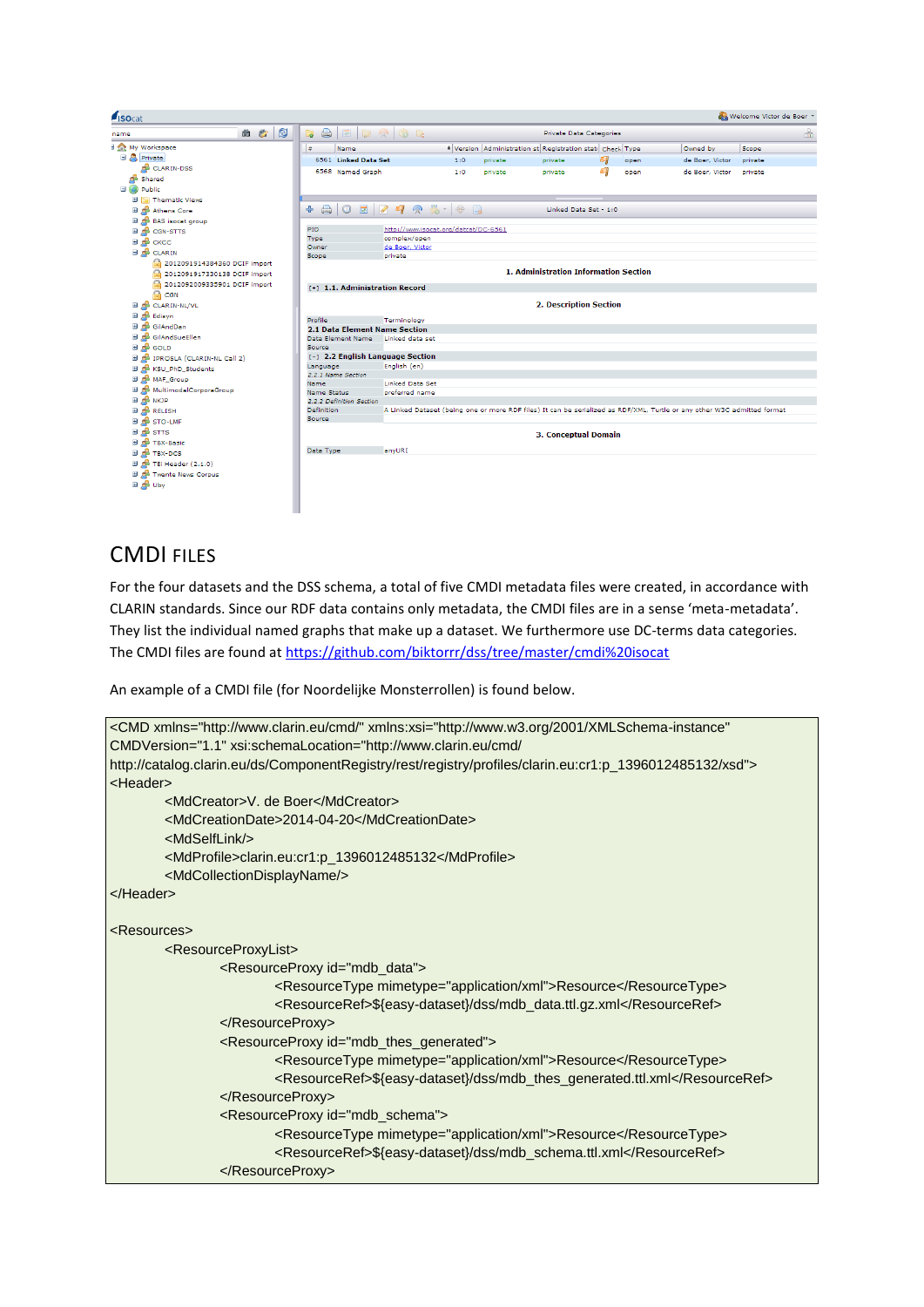| <resourceproxy id="mdb_thes_places"></resourceproxy>                                                           |
|----------------------------------------------------------------------------------------------------------------|
| <resourcetype mimetype="application/xml">Resource</resourcetype>                                               |
| <resourceref>\${easy-dataset}/dss/mdb_thes_places.ttl.xml</resourceref>                                        |
|                                                                                                                |
| <resourceproxy id="ranks_and_shiptypes_1"></resourceproxy>                                                     |
| <resourcetype mimetype="application/xml">Resource</resourcetype>                                               |
| <resourceref>\${easy-dataset}/dss/ranks_and_shiptypes_1.ttl.xml</resourceref>                                  |
|                                                                                                                |
| <resourceproxy id="mdb_2_kb"></resourceproxy>                                                                  |
| <resourcetype mimetype="application/xml">Resource</resourcetype>                                               |
| <resourceref>\${easy-dataset}/dss/mdb_2_kb.ttl.xml</resourceref>                                               |
|                                                                                                                |
| <resourceproxy id="mdb_ship_sameas"></resourceproxy>                                                           |
| <resourcetype mimetype="application/xml">Resource</resourcetype>                                               |
| <resourceref>\${easy-dataset}/dss/mdb_ship_sameas.ttl.xml</resourceref>                                        |
|                                                                                                                |
|                                                                                                                |
| <journalfileproxylist></journalfileproxylist>                                                                  |
| <resourcerelationlist></resourcerelationlist>                                                                  |
|                                                                                                                |
|                                                                                                                |
|                                                                                                                |
| <components></components>                                                                                      |
| <linked_data_set></linked_data_set>                                                                            |
| <dc-terms></dc-terms>                                                                                          |
| <contributor>Leinenga, J.</contributor>                                                                        |
| <contributor>Boer, V. de</contributor>                                                                         |
| <contributor>Hoekstra, R.</contributor>                                                                        |
| <contributor>van Rossum, M.</contributor>                                                                      |
| <publisher>Huygens Instituut voor Nederlandse Geschiedenis</publisher>                                         |
| <relation>Dutch Ships and Sailors Linked Data [Resource is a collection of 5</relation>                        |
| parts][Relationship described is IsPartOf]                                                                     |
| <rights>This work is licensed under a Creative Commons Attribution 3.0 Unported</rights>                       |
| License                                                                                                        |
| <source/> http://www.github.com/biktorrr/dss                                                                   |
| <title>Noordelijke Monsterrollen Database als Linked Data</title>                                              |
| <format>RDF/XML</format>                                                                                       |
| <coverage>1803-1936</coverage>                                                                                 |
| <description>Dataset met alle in havens in Friesland, Groningen, Drenthe en</description>                      |
| Overijssel geregistreerde bemanningen van zeeschepen in de periode 1803-1936, uiteindelijk lopend t/m 1956.    |
| De bronnen voor dit overzicht worden gevormd door bemanningslijsten in de vorm van monsterrollen en registers  |
| van aanmonstering, voor zover aanwezig in openbare archieven, maritieme musea of particuliere collecties in de |
| vier noordelijke provincies.De structuur van een monsterrol is bepaald in enkele Koninklijke Besluiten, maar   |
| hiervan is - vooral in de eerste helft van de negentiende eeuw - vaak afgeweken. Monsterrollen en registers    |
| bevatten altijd informatie over het schip, de bemanning en de datum van aanmonstering. De monsterrollen en     |
| registers bevatten de volgende kerngegevens: naam van het schip, naam van de schipper, tonnage van het         |
| schip, ligplaats en bestemming, bemanning (uitgesplitst in verschillende categorieën).                         |
| $<$ /dc-terms>                                                                                                 |
| <named_graph ref="mdb_data"></named_graph>                                                                     |
| <description>MDB Main data named graph</description>                                                           |
|                                                                                                                |
| <named_graph ref="mdb_thes_generated"></named_graph>                                                           |
| <description>MDB SKOS thesaurus generated from literal values</description>                                    |
|                                                                                                                |
| <named_graph ref="mdb_schema"></named_graph>                                                                   |
| <description>MDB RDFS Schema</description>                                                                     |
|                                                                                                                |
| <named_graph ref="mdb_thes_places"></named_graph>                                                              |
| <description>MDB Places consolidated from literal values</description>                                         |
|                                                                                                                |